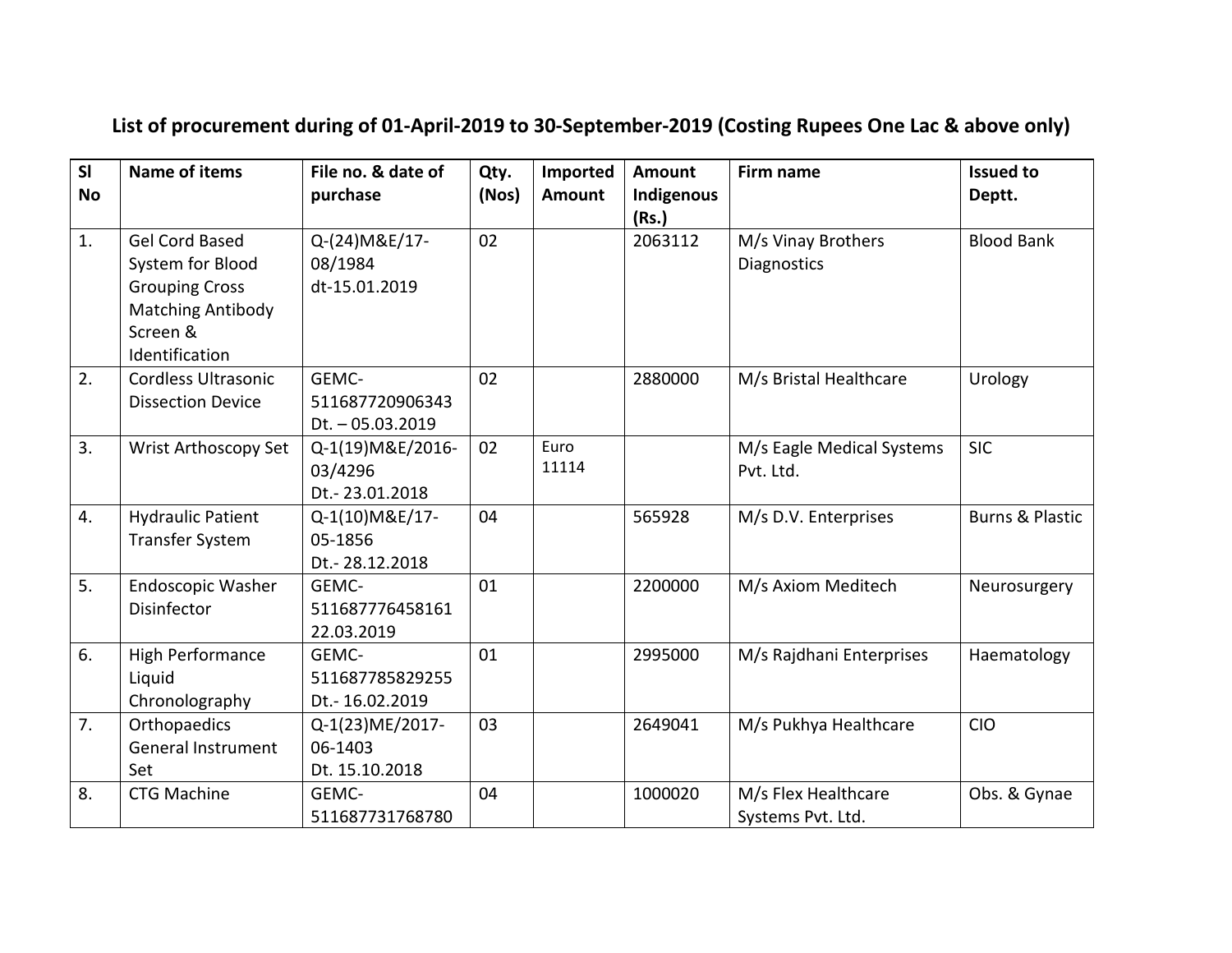|     |                             | $Dt. - 05.01.2019$ |    |        |         |                          |                            |
|-----|-----------------------------|--------------------|----|--------|---------|--------------------------|----------------------------|
| 9.  | Automatic                   | GEMC-              | 02 |        | 596450  | M/s Arise International  | Pathology                  |
|     | Microplate Washer           | 511687791263311    |    |        |         |                          |                            |
|     |                             | $Dt. - 14.12.2018$ |    |        |         |                          |                            |
| 10. | $C-Arm$                     | Q-1(01)M&E/2018-   | 01 | Euro   |         | M/s Platinum Healthcare  | <b>CIO</b>                 |
|     |                             | 01/947             |    | 124460 |         |                          |                            |
|     |                             | Dt. - 05.06.2018   |    |        |         |                          |                            |
| 11. | Non-Invasive Cardiac        | Q-1(25) M&E/17-    | 02 |        | 3989440 | M/s Technomed Services & | Cardiology                 |
|     | <b>Output Monitor</b>       | 05/1278            |    |        |         | Consultant Pvt. Ltd.     |                            |
|     |                             | Dt. - 05.09.2018   |    |        |         |                          |                            |
| 12. | Pharmaceutical              | Q-1(25) M&E/17-    | 01 |        | 250000  | M/s Innovative Life      | <b>Blood Bank</b>          |
|     | Refrigerator                | 02/1904            |    |        |         | <b>Sciences</b>          |                            |
|     |                             | Dt. 07.01.2019     |    |        |         |                          |                            |
| 13. | Pharmaceutical              | GEMC-              | 03 |        | 2145000 | M/s Marino International | <b>Blood Bank</b>          |
|     | Refrigerator                | 511687794216492    |    |        |         |                          |                            |
|     |                             | 19.03.2019         |    |        |         |                          |                            |
| 14. | Fresenius High              | GEMC-              | 01 |        | 2928000 | M/s Rajdhani Enterprises | Neurosurgery               |
|     | Performance CATS            | 511687767059764    |    |        |         |                          |                            |
|     | Plus System                 | Dt. 15.02.2019     |    |        |         |                          |                            |
| 15. | Multi Parameter             | GEMC-              | 06 |        | 2454000 | M/s Marino International | <b>Burns &amp; Plastic</b> |
|     | <b>Patient Monitor</b>      | 511687706770108    |    |        |         |                          |                            |
|     |                             | Dt. 19.03.2019     |    |        |         |                          |                            |
| 16. | E 9010 Neurosurgery         | GEMC-              | 01 |        | 975000  | M/s Conclave Pharma Pvt. | Neurosurgery               |
|     | Spine ENT Drill             | 511687789081839    |    |        |         | Ltd.                     |                            |
|     |                             | Dt. 28.03.2019     |    |        |         |                          |                            |
| 17. | Donor Couch                 | Q-1(24) M&E/17-    | 06 |        | 125000  | M/s AVN Healthcare       | <b>Blood Bank</b>          |
|     |                             | 11/2328            |    |        |         |                          |                            |
|     |                             | Dt. 29.03.2019     |    |        |         |                          |                            |
| 18. | <b>Table Top Centrifuge</b> | Q-1(25) M&E/17-    | 02 |        | 250906  | M/s Scientific Systems   | <b>Blood Bank</b>          |
|     |                             | 01/2172            |    |        |         |                          |                            |
|     |                             | Dt. 01.03.2019     |    |        |         |                          |                            |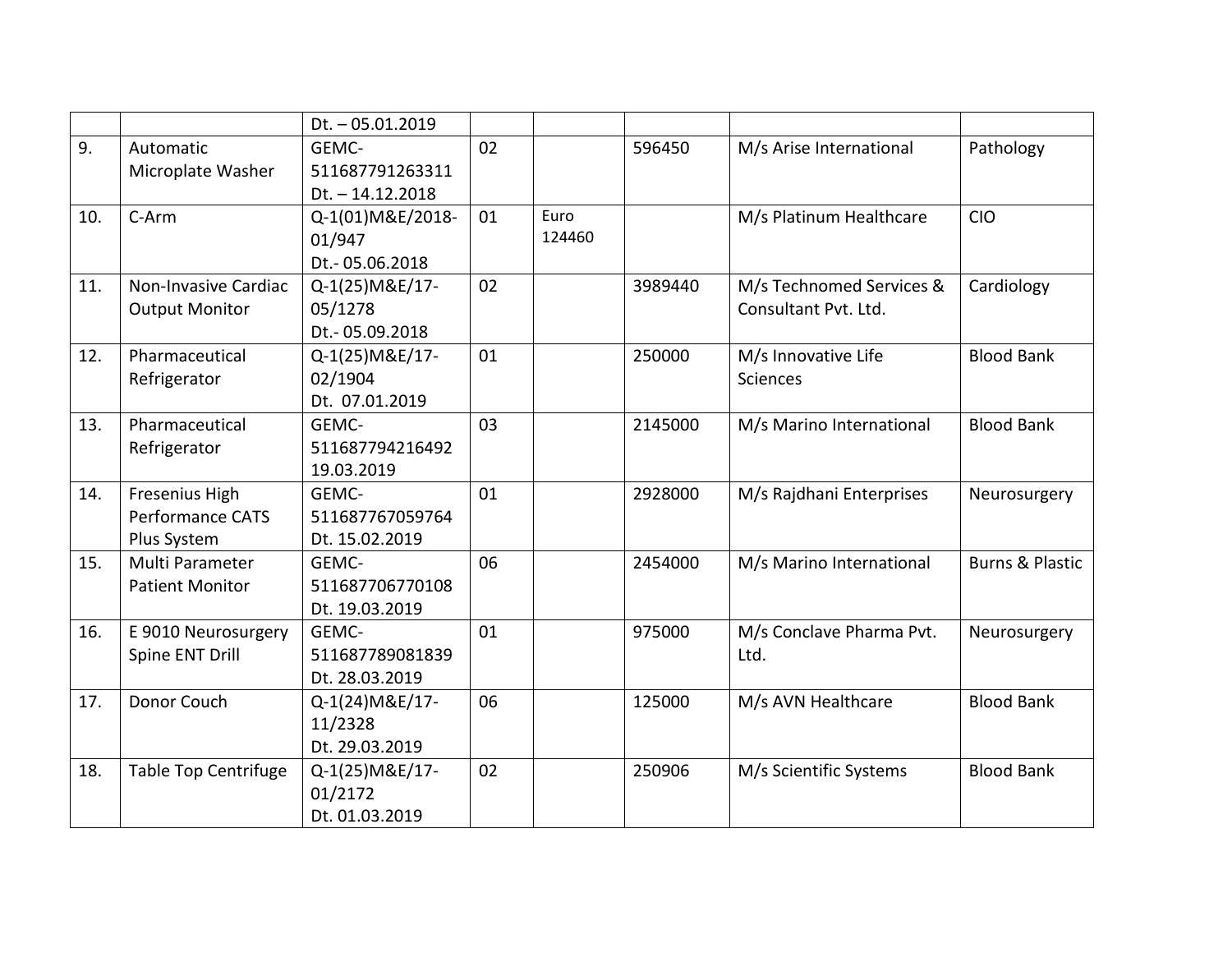| 19. | <b>Ultra Vertical Low</b>    | GEMC-             | 01 |            | 273735  | M/s Arise International      | Haematology       |
|-----|------------------------------|-------------------|----|------------|---------|------------------------------|-------------------|
|     | Deep Freezer                 | 511687786538167   |    |            |         |                              |                   |
| 20. | Double Puretone              | Q-1(14) M&E/17-   | 01 |            | 280000  | M/s Flex Medicare Systems    | Obs & Gynae       |
|     | Laproscopic Set              | 03/439            |    |            |         | Pvt. Ltd.                    |                   |
|     |                              | Dt. 08.03.2019    |    |            |         |                              |                   |
| 21. | <b>ICU Ventilator</b>        | Q-1(13) M&E/16-   | 04 | Euro       |         | M/s Air Liquide Medical      | Neurosurgery      |
|     |                              | 03/1699           |    | 39656      |         | Systems Pvt. Ltd.            |                   |
|     |                              | Dt. 16.09.2017    |    |            |         |                              |                   |
| 22. | <b>Automated Microbial</b>   | Q-1(12) M&E/16-   | 01 |            | 1475000 | M/s Biomexieux India Pvt.    | Microbiology      |
|     | Identification &             | 05/926            |    |            |         | Ltd.                         |                   |
|     | Antibiotic                   | Dt. 13.08.2018    |    |            |         |                              |                   |
|     | <b>Susceptibility System</b> |                   |    |            |         |                              |                   |
| 23. | Nasal Endoscope              | Q-1(04) M&E/2017- | 01 |            | 651795  | M/s Eagle Medical Systems    | <b>ENT</b>        |
|     | with Sheath/Handle           | 06/1641           |    |            |         | Pvt. Ltd.                    |                   |
|     |                              | Dt. 06.12.2018    |    |            |         |                              |                   |
| 24. | Portable Ultrasound          | Q-1(11) M&E/15-   | 02 | <b>USD</b> |         | M/s Instromedix (India) Pvt. | Obs & Gynae       |
|     | Colour Doppler               | 03/4580           |    | 25340      |         | Ltd.                         |                   |
|     |                              | Dt. 18.03.2017    |    |            |         |                              |                   |
| 25. | <b>High Vaccum</b>           | GEMC-             | 02 |            | 392000  | M/s Manav Electronics        | <b>CTVS</b>       |
|     | <b>Noiseless Suction</b>     | 511687776402041   |    |            |         |                              |                   |
|     | Machine                      | DT. 27.03.2019    |    |            |         |                              |                   |
| 26. | Specular Microscope          | Q-1(37) M&E/16-   | 01 |            | 2447200 | M/s. Biomedix Optotechnik    | <b>NOTTO</b>      |
|     | for Donor Cornea             | 07/2166           |    |            |         | & Devices Pvt. Ltd.          |                   |
|     |                              | Dt. 01.03.2019    |    |            |         |                              |                   |
| 27. | Photo Slit Lamp              | Q-1(31) M&E/16-   | 01 |            | 2727200 | M/s Biomedix Optotechnik     | <b>Notto</b>      |
|     |                              | 06/2167           |    |            |         | & Devices Pvt. Ltd.          |                   |
|     |                              | Dt. 01.03.2019    |    |            |         |                              |                   |
| 28. | <b>Urology Surgeon</b>       | Q-1(18)ME/2017-   | 04 | Euro       |         | M/s Jolly Techocrats         | Urology           |
|     | Chair                        | 02-1874           |    | 13720      |         |                              |                   |
|     |                              | Dt. 02.01.2019    |    |            |         |                              |                   |
| 29. | <b>Automatic Micro</b>       | GEMC-             | 01 |            | 297000  | M/s Arise International      | <b>Blood Bank</b> |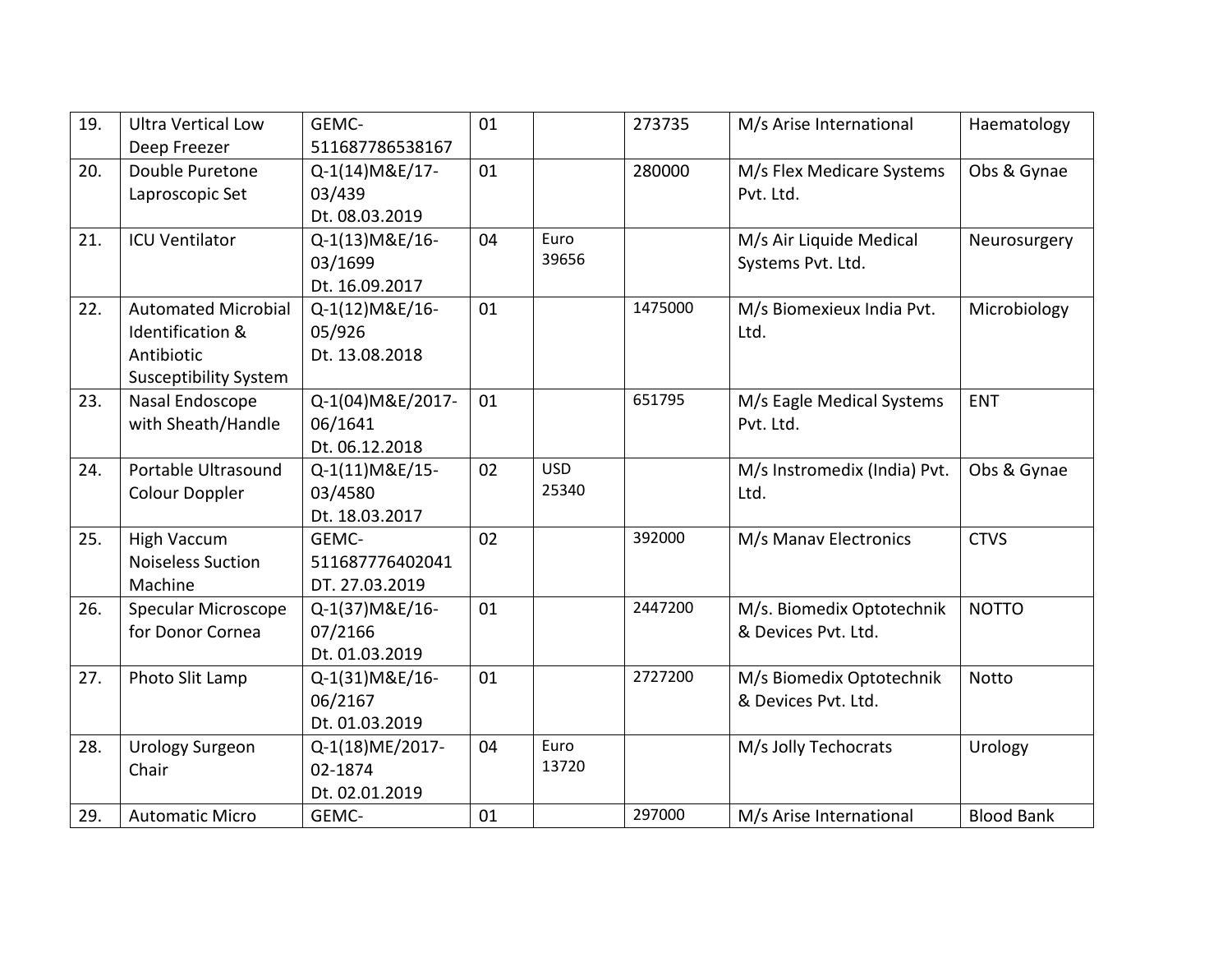|     | Plate Washer                                                              | 511687781235899                                              |    |                     |         |                                      |                                                           |
|-----|---------------------------------------------------------------------------|--------------------------------------------------------------|----|---------------------|---------|--------------------------------------|-----------------------------------------------------------|
|     |                                                                           | Dt. 19.03.2019                                               |    |                     |         |                                      |                                                           |
| 30. | <b>Table Top Autoclave</b>                                                | GEMC-<br>511687772000804<br>Dt. 28.03.2019                   | 05 |                     | 1577470 | M/s Virat Surgical                   | STD-01<br>EYE-01<br>Pathology-01<br>Burns &<br>Plastic-02 |
| 31. | <b>Blood and Fluid</b><br>Warmer                                          | Q-1(19)ME/2017-<br>07/500<br>Dt. 19.06.2019                  | 29 |                     | 7892640 | M/s Hospimax Healthcare<br>Pvt. Ltd. | Anaesthesia                                               |
| 32. | <b>Coblation System for</b><br><b>ENT with Wand</b><br><b>Starter Kit</b> | $O -$<br>4(M&E)/ENT/Toler<br>ance/2019-830<br>Dt. 24.07.2019 | 01 |                     | 796004  | M/s Sudha Shakti Surgical            | <b>ENT</b>                                                |
| 33. | Portable Vain<br>Viewing Device for<br>Vascular Imaging                   | GEMC-<br>511687793385139<br>31.07.2019                       | 06 |                     | 4728000 | M/s Bristal Healthcare               | Urology                                                   |
| 34. | <b>Real Time PCR</b>                                                      | Q-1(30) M&E/2017-<br>03-674<br>Dt. 11.07.2019                | 02 |                     | 2242000 | M/s Chemco                           | Biochemistry                                              |
| 35. | Mechanical<br>Ventilator                                                  | Q-1(17) M&E/16-<br>02/2711<br>Dt. 09.01.2018                 | 05 | <b>USD</b><br>51700 |         | M/s Instromedix India Pvt.<br>Ltd.   | Paediatrics                                               |
| 36. | Centrifuge Machine<br>(Large)                                             | $Q -$<br>1(30)/M&E/2017-<br>02-1129<br>Dt. 30.08.2019        | 80 |                     | 555815  | M/s Scientific Systems               | Biochemistry                                              |
| 37. | Motorized Bed                                                             | Q-1(20)M&E/16-<br>09-2411<br>Dt. 07.12.2019                  | 10 |                     | 2122820 | M/s D.V. Enterprises                 | Surgery                                                   |
| 38. | Hemodialysis                                                              | Q-1(19)ME/2017-                                              | 01 |                     | 4129486 | M/s Scientific Engineering           | Anaesthesia                                               |